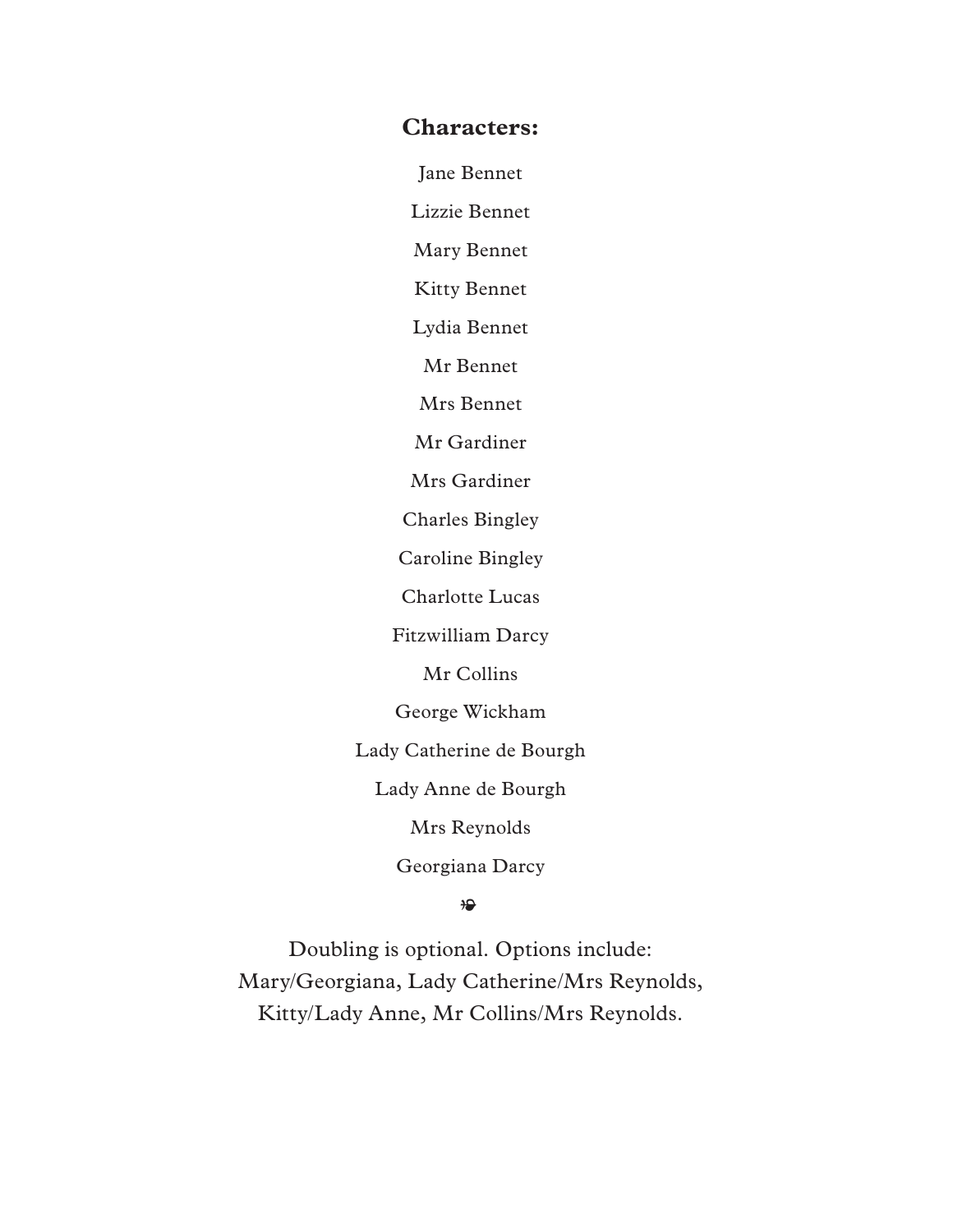# **ACT ONE**

# **SCENE 1 – LONGBOURN GARDEN**

*Lizzie stands at an easel. She gazes at the sky, then paints a broad swathe of blue. She roughs in a lawn and a few trees. The Bennet country estate of Longbourn.*

*Mr Bennet, on a stroll with a book, stops behind her to admire her work.* 

*Mary, Kitty, Lydia and Jane enter practicing a reel. A serene, idyllic scene of gentrifed country life until . . .* 

**Kitty:** Wrong way!

**Jane:** Kitty.

**Lydia:** You ruined it, Mary! Start over!

**Kitty:** Lydia and I will look very foolish at the assembly if we can't do the dances!

**Lydia:** And it will be your fault, Mary!

**Lizzie:** It will be your own fault, for firting with the dancing-master and not paying attention to your lesson.

**Mary:** I have no intention of dancing at the assembly. I would much rather spend my time with a book.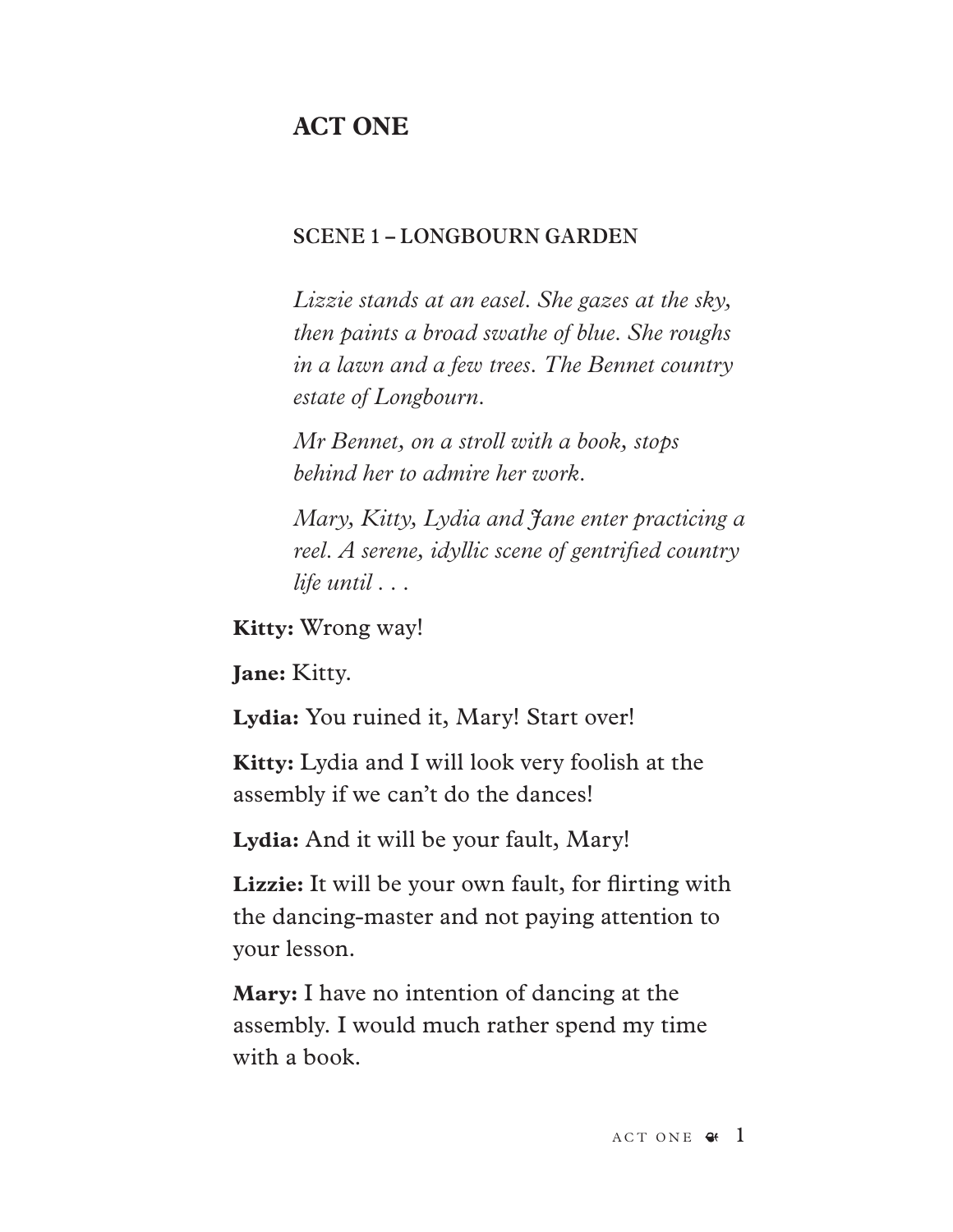## *Mary marches away and takes out a book.*

**Kitty:** Father! Make Mary dance with us.

**Lydia:** Now Kitty, you be the man.

**Kitty:** No, you be the man. You're tallest.

*Mrs Bennet enters.*

**Mrs Bennet:** Mr Bennet! Mr Bennet! Oh Mr Bennet! Such news!

**Mr Bennet:** What is it, my love?

**Mrs Bennet:** The neighbouring estate of Netherfeld has been let at last! To a single young man, of good fortune . . . four, or fve thousand a year!

**Mr Bennet:** And what is that to me?

**Mrs Bennet:** You must know that I plan to marry one of the girls to him.

**Mr Bennet:** For it is a truth universally acknowledged that a single man in possession of a of good fortune must be in want of a wife.

**Lydia:** What is his name, mama?

**Kitty:** Yes, his name! His name!

**Mrs Bennet:** Mr Bingley.

**Kitty:** Kitty Bingley.

**Lydia:** Lydia Bingley!

**Lizzie:** What nonsense – you haven't even seen him!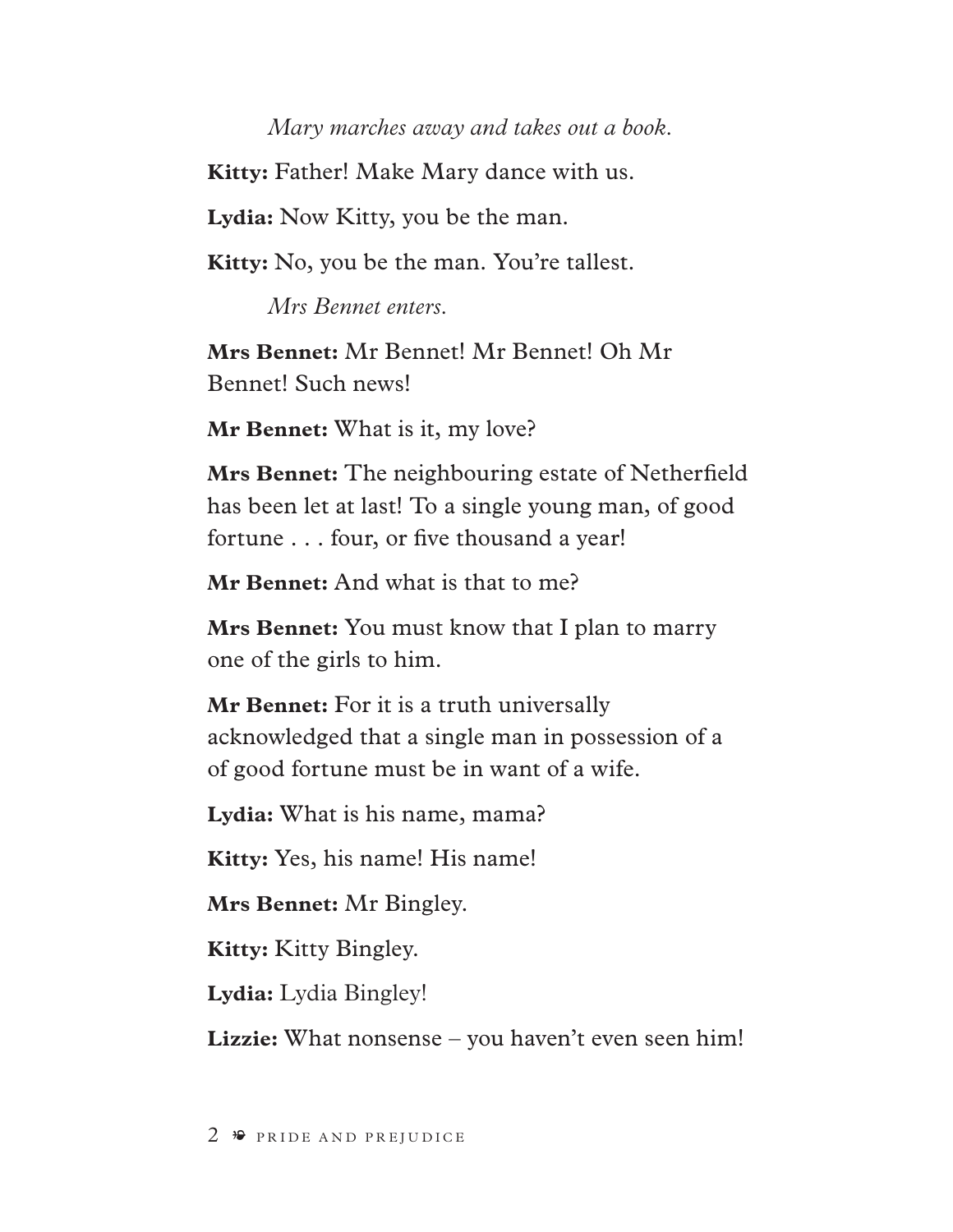**Mrs Bennet:** You must go and visit him at once, Mr Bennet, to stake a claim for one of our daughters! The Lucases will be desperate to marry their Charlotte to him, though I'm sure he could not admire such a very plain girl –

**Lizzie:** Mama!

**Mrs Bennet:** I know she is your particular friend, Lizzie, but you must own that she is very plain. Her own mother agrees with me. Do go at once and visit him, Mr Bennet.

**Mr Bennet:** I will do no such thing.

**Mrs Bennet:** But why?

**Mr Bennet:** I have already met Mr Bingley.

**Mrs Bennet:** Where did you meet him?

**Mr Bennet:** At the Lucases. He dined there yesterday.

**Mrs Bennet:** I knew it! I knew it! It is already too late.

**Kitty:** What was he like papa?

**Mr Bennet:** Very agreeable.

Lydia: But what did he look like, papa?

**Mr Bennet:** He wears a blue coat, and rides a black horse.

**Lydia:** That is no description at all!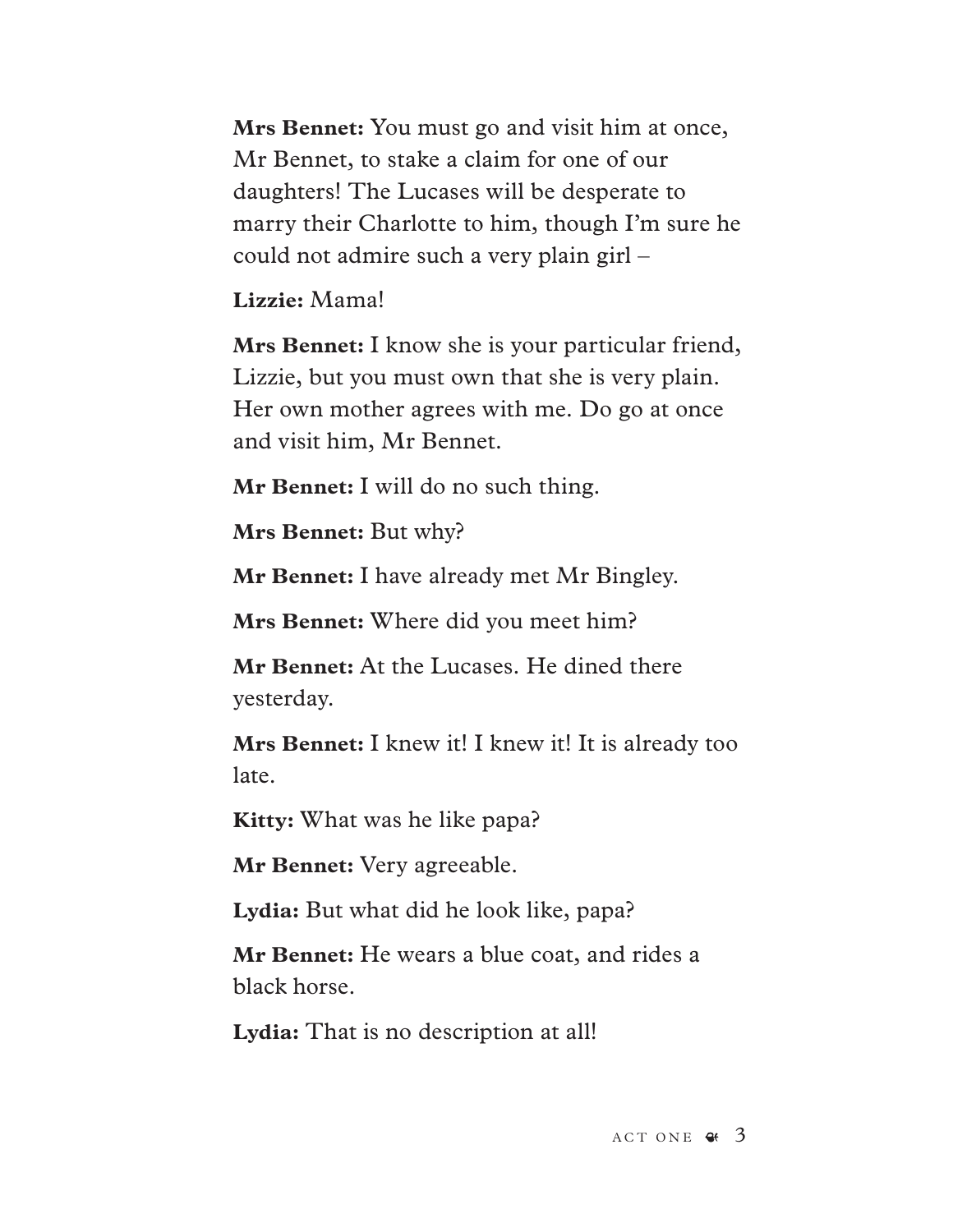**Kitty:** I, for one, like a man in a blue coat.

**Lydia:** I, for one, prefer a red coat.

**Kitty:** Aunt and Uncle are here!

*The Gardiners enter and are greeted by the family.*

**Mrs Bennet:** We feared you might not arrive in time for the ball, brother.

**Mr Gardiner:** And miss an opportunity to dance with our five beautiful nieces at the Meryton Assembly? Preposterous.

**Mrs Bennet:** All night long I was in a nervous fever about the silk roses for the girls' dancing slippers.

**Mrs Gardiner:** Oh, poor dear! Well, you may sleep soundly tonight, I have them right here. And a few other little things . . .

# **Kitty & Lydia:** Prezzies!

*Mrs Gardiner doles out elegant accessories for the ball, which the girls try on. Jane and Lizzie join them.*

**Mrs Gardiner:** Jane, Eliza! How well you both look. Don't you think so, dear?

**Mr Gardiner:** Ready to break some hearts at the ball, I think.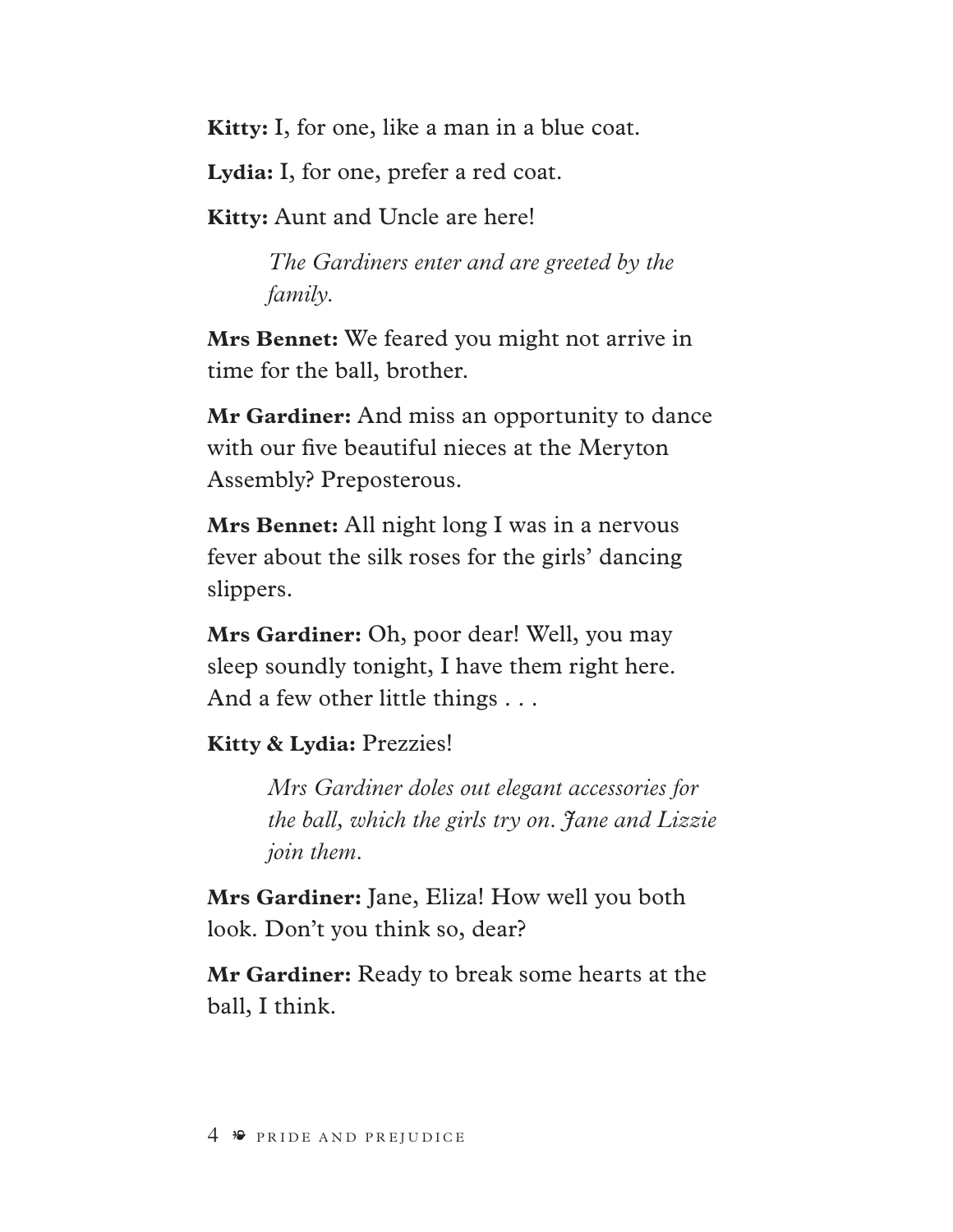**Mrs Gardiner:** I hope our Eliza has been taking many good, long, thoughtful walks.

**Lizzie:** I have.

**Mr Gardiner:** Jane, you remind me so much of your mother when she was your age.

**Mrs Bennet:** Dear brother, what nonsense, you fatter me. Jane is the most beautiful of my girls, this is not in dispute, and after her, Kitty. But Lydia has the best nature, I'm sure. Elizabeth has – a rustic quality. Which in certain settings is not unattractive.

**Mrs Gardiner:** And Mary? Where is Mary?

**Mrs Bennet:** Oh, yes, Mary – I always forget her. Mary! Mary! Come at once! You must practise your dances with your sisters!

**Mrs Gardiner:** Yes, come along, Mary! Join us! I know it is a hardship, but you must learn to pretend to enjoy yourself, dear.

**Mary:** Every impulse of feeling should be guided by reason. But I will forebear to dance if I must. Society has claims on us all.

**Mrs Bennet:** Oh, but wait, I have such news!

*With the Gardiners, the girls run to dance while Mr and Mrs Bennet look on.* 

**Mrs Bennet:** Oh Mr Bennet, if I can but see one of my daughters happily married to Mr Bingley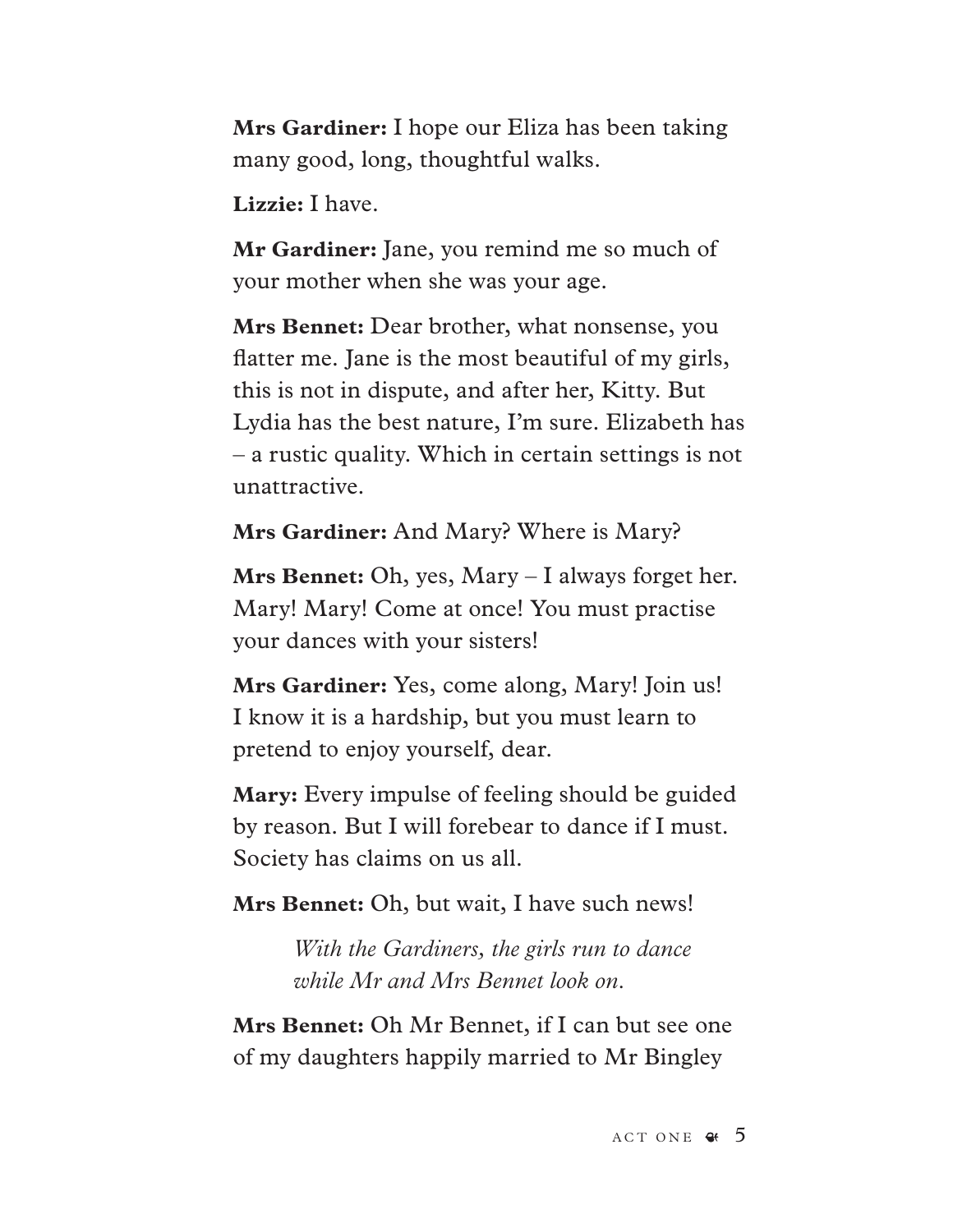and settled at Netherfeld – and all the others equally well married – I shall have nothing to wish for.

**Mr Bennet:** I shall assure Mr Bingley of my hearty consent to his marrying which ever he chooses of the girls; though I must throw in a good word for my Lizzie.

**Mrs Bennet:** You are always giving her the preference. Lizzy is not a bit better than the others. You take delight in vexing me. You have no compassion on my poor nerves.

**Mr Bennet:** I have a high respect for your nerves, my dear. They have been my old friends these three and twenty years.

### **SCENE 2 – MERYTON ASSEMBLY**

*As the girls practise their dance, other couples join them to make up two lines. Paper lanterns light an evening country assembly. As the dance ends, Mrs Bennet and her fve daughters crowd around Mr Bingley, a handsome, easygoing young gentleman.* 

**Mrs Bennet:** Mr Bingley! Mr Bingley! May I introduce my daughters: Lydia, my youngest, Kitty, Mary, Elizabeth, and Jane, the eldest.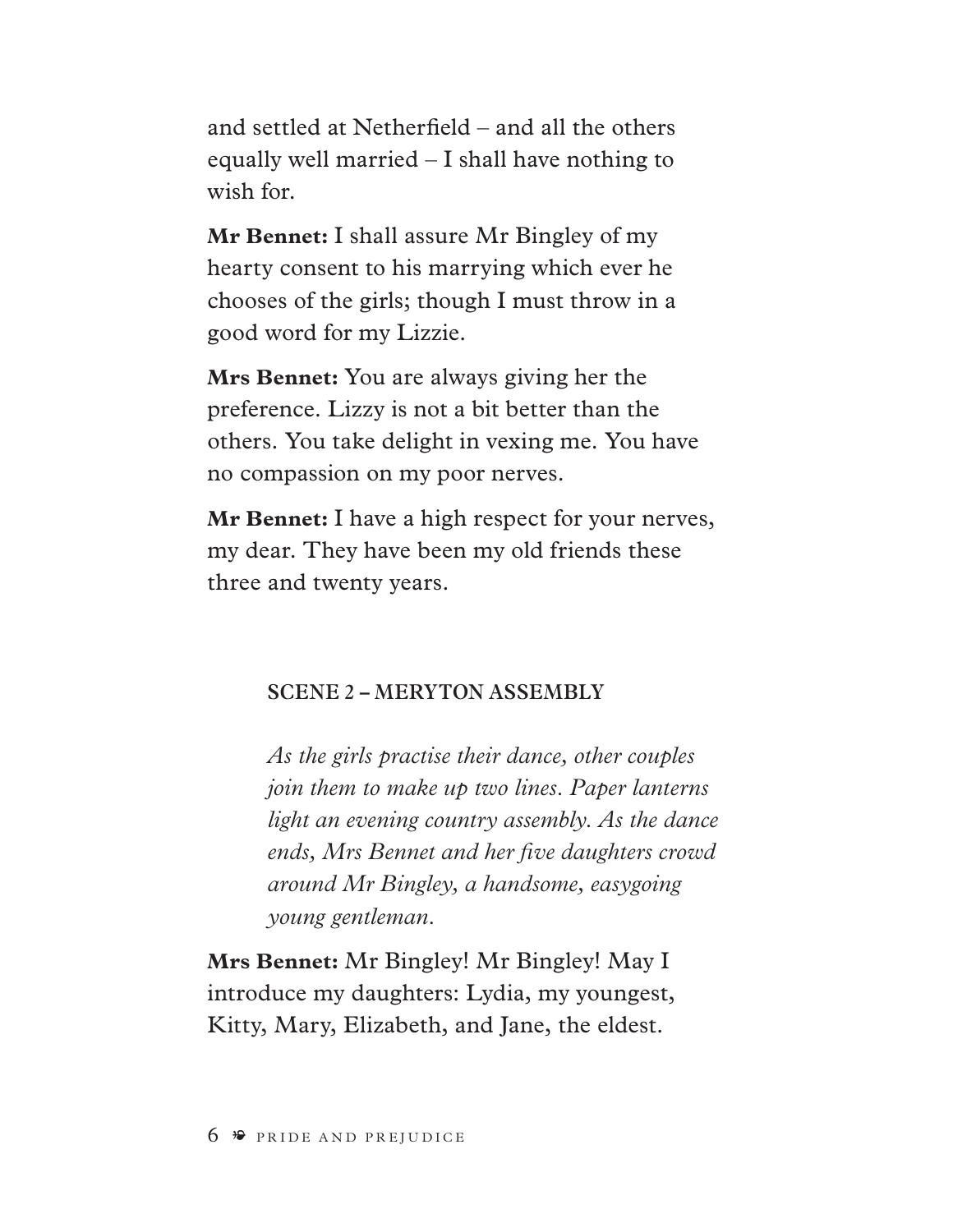*Each girl curtsies as she is introduced. Bingley is especially taken with Jane.*

**Bingley:** May I invite Miss Jane Bennet to dance the next two, Mrs Bennet?

**Mrs Bennet:** Oh, yes, Mr Bingley! You may.

*Bingley takes Jane's hand and they head up the dance. Charlotte Lucas waves to Mrs Bennet and Lizzie, then comes over.* 

**Mrs Bennet:** Oh, here comes Charlotte Lucas! Hoping to steal Mr Bingley away, no doubt. Too late, my dear, too late!

**Lizzie:** Mother.

**Charlotte:** Eliza!

**Lizzie:** What a lovely fush you have to your cheeks, Charlotte. I believe you have been dancing!

**Charlotte:** Would you believe I danced the frst two with Mr Bingley?

**Lizzie:** Well, la! Did you hear, Mama? Charlotte danced the frst two with Mr Bingley.

**Mrs Bennet:** Hm? Well of course, we had not yet arrived, and he would have to dance the frst two with someone.

**Lizzie:** What is he like?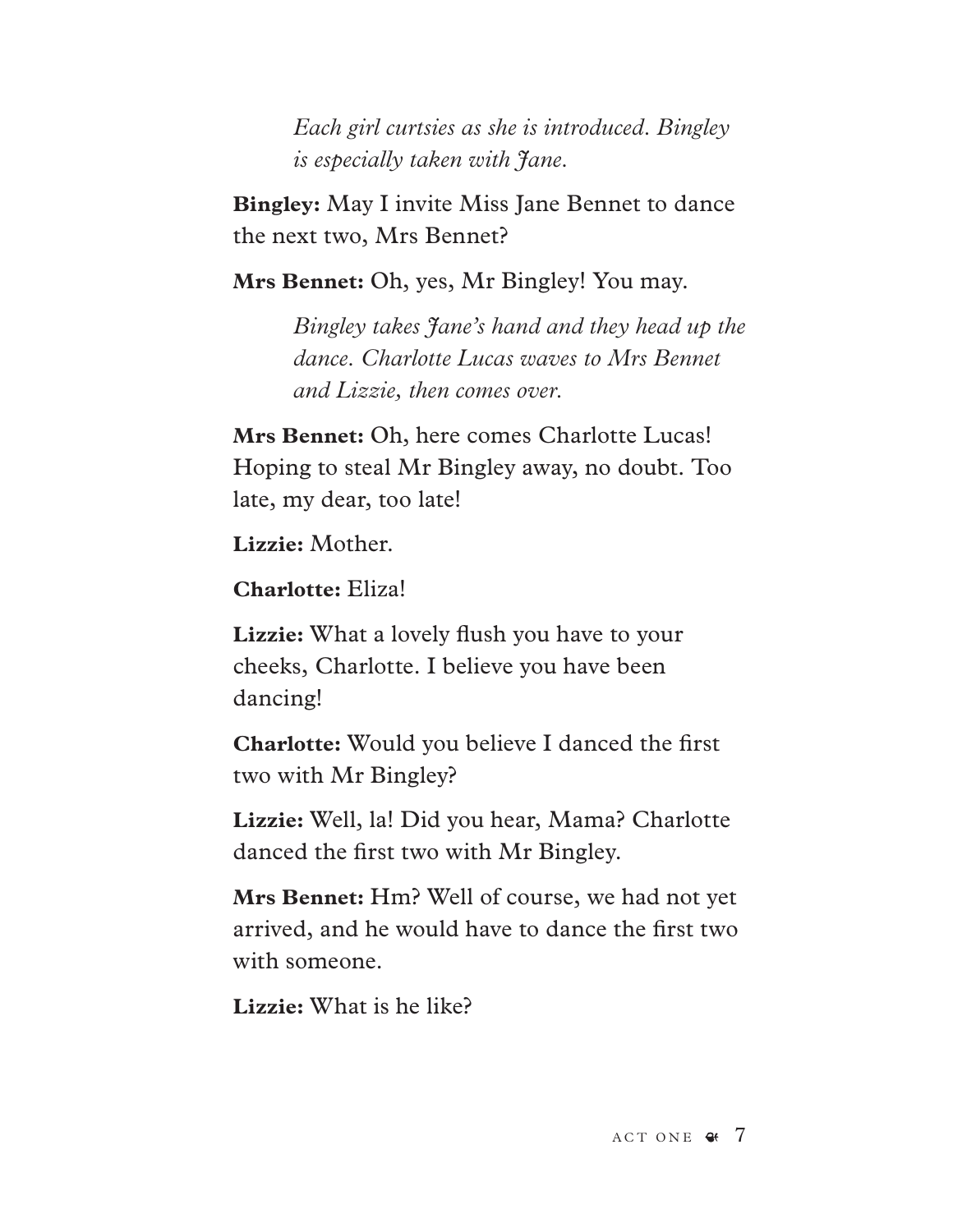**Charlotte:** Very handsome and very agreeable.

**Lizzie:** And with a good fortune too, do not forget.

**Charlotte:** But I see he's found a new partner.

**Lizzie:** No matter, for he is not our type.

*Bingley leads Jane to the top of the set. Couples, including Mary, Kitty, and Lydia, take their place opposite each other for a dance. One especially beautiful and elegant woman in a gorgeous gown dances – Caroline Bingley.* 

*A young gentleman – Darcy – is revealed standing apart from the crowd.*

**Lizzie:** Who is that gentleman over there?

**Charlotte:** A friend of Mr Bingley's. He danced the frst with Mr Bingley's sister, Caroline, the one in the beautiful (*insert colour*) gown – but he's above being pleased with our country manners.

> *The dance ends; Bingley takes Jane to be introduced to Darcy and Caroline Bingley.*

**Bingley:** Please allow me to introduce Miss Jane Bennet. Miss Bennet, this is my sister, Caroline Bingley. And this is my friend, Mr Darcy.

> *While Jane and Caroline talk, Bingley draws Darcy away, close enough to Charlotte and Elizabeth that they can be overheard.*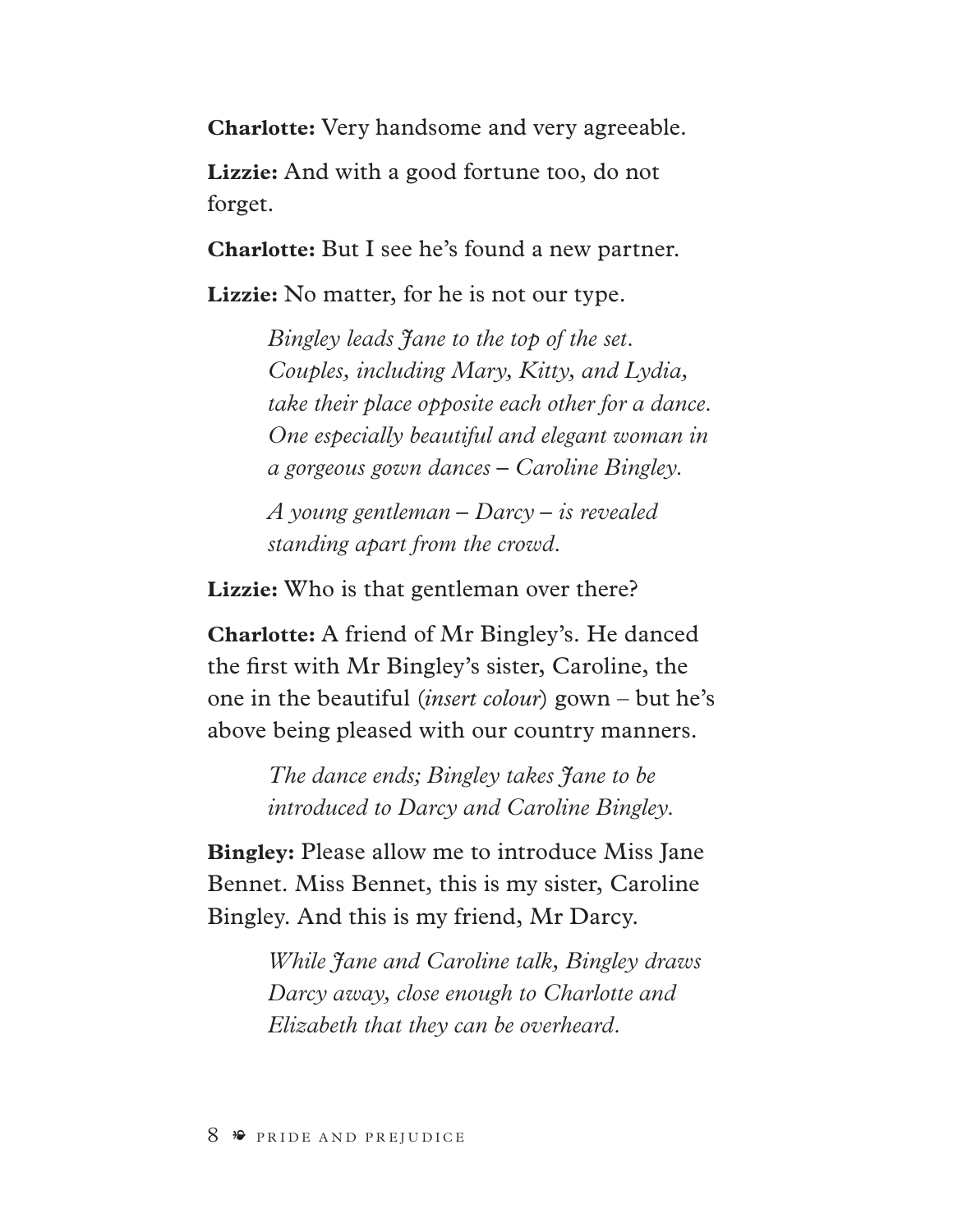**Bingley:** Come, Darcy, I must have you dance. I hate to see you standing about in this stupid manner, you had much better dance.

**Darcy:** You know how I detest it, unless I am particularly acquainted with my partner. Your sister is engaged in conversation, and there is no other woman present with whom it would not be a punishment to dance.

**Bingley:** Upon my honour, I never met with so many pleasant girls in my life – several of them are uncommonly pretty.

**Darcy:** You are dancing with the only handsome girl here.

**Bingley:** She is the most beautiful creature I ever beheld. But there is one of her sisters there, behind you, Miss Elizabeth Bennet.

> *He nods to Lizzie, Darcy looks over his shoulder, then turns back to Bingley.*

**Darcy:** She is tolerable, but not handsome enough to tempt me. Now go back to your partner and enjoy her smiles, you are wasting your time with me.

> *Charlotte and Elizabeth then turn to each other, agape.*

*Caroline Bingley sidles up to Darcy and whispers to him.*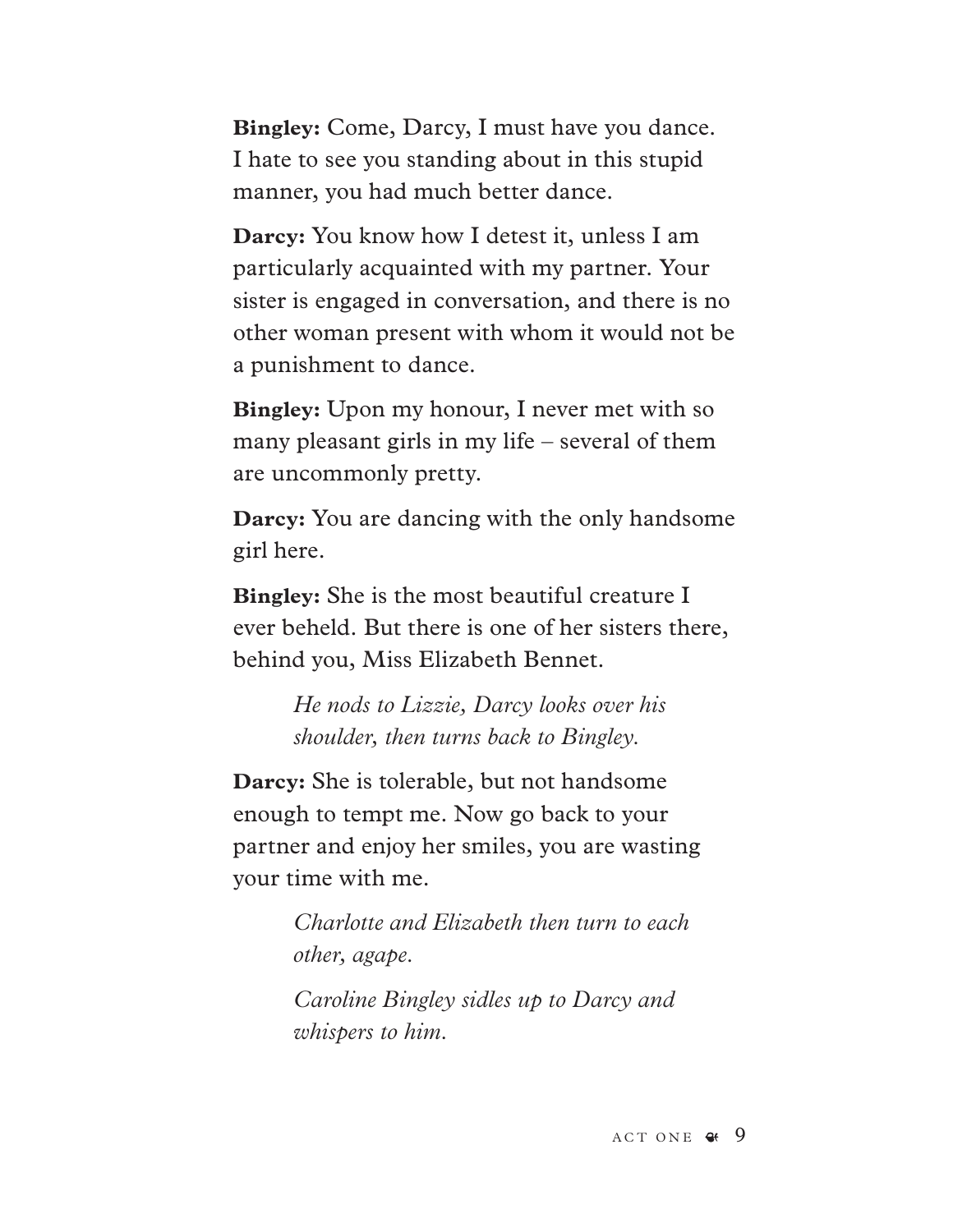# **Lizzie:** Ha!

**Charlotte:** Pity poor Eliza! Not handsome enough to dance with!

**Lizzie:** Now, now Charlotte, he did own that I was tolerable!

**Charlotte:** Tolerable! You are better off without such a disagreeable partner.

**Caroline:** What a pity that dancing is popular in such unpolished society. Don't you agree, Mr Darcy?

**Darcy:** Any savage can dance, Miss Bingley.

**Caroline:** I can guess what you are thinking.

**Darcy:** Can you indeed.

**Caroline:** And I am in complete agreement. I was never more annoyed. The insipidity and yet the noise, the nothingness, and yet the selfimportance of all these people. How insufferable it would be to spend much time in such society!

**Darcy:** I'm afraid you are mistaken. I was thinking what pleasure a pair of fine eyes in the face of a pretty woman can bestow.

**Caroline:** And what lady has inspired such a reflection?

**Darcy:** That one.

**Caroline:** Which?

**Darcy:** Miss Elizabeth Bennet.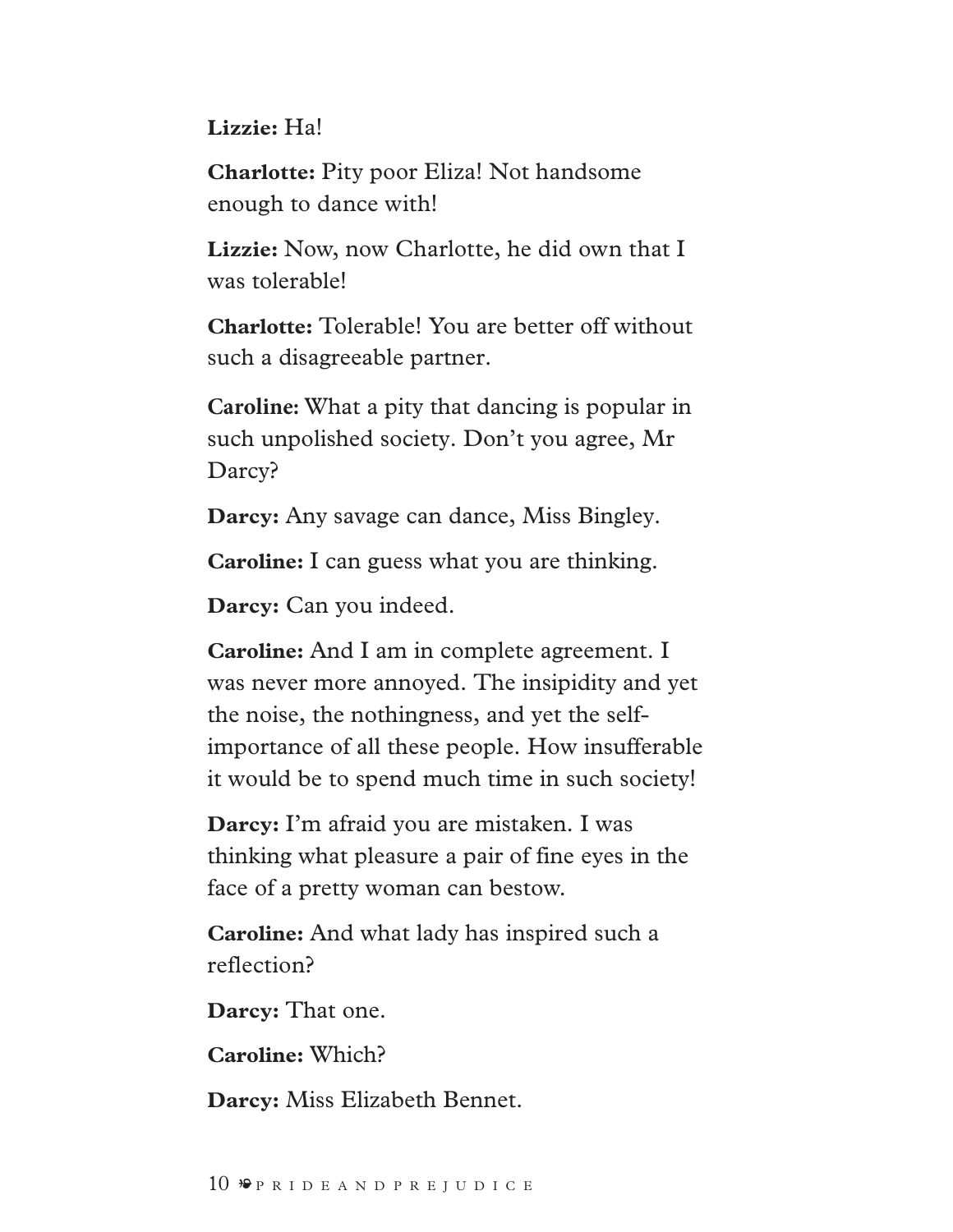*Darcy looks across the room to Lizzie – noticed by Charlotte.*

**Charlotte:** He's looking! Shocking!

**Lizzie:** No doubt he has found an additional defect in me to criticize.

**Caroline:** Oh Darcy, you do make me laugh – I thought for a moment you were serious! Tell me then, when am I to wish you joy?

*Caroline takes Darcy's arm, they exit.*

Lizzie: What a vain and disagreeable man!

**Charlotte:** My mother heard that he has ten thousand a year and one of the grandest estates in the country . . . so he has a right to be proud.

**Lizzie:** I could easily forgive his pride if he had not mortifed mine.

> *While dancing, Lydia and Kitty call over to Lizzie and Charlotte.*

**Lydia:** Lizzie! Lizzie! Oh, hello Charlotte!

**Kitty:** We've danced every dance since we arrived!

**Lydia:** Mr Bingley says he will give a private ball at Netherfeld!

**Kitty:** As soon as he is settled!

**Lydia:** And the regiment is coming to the village any day!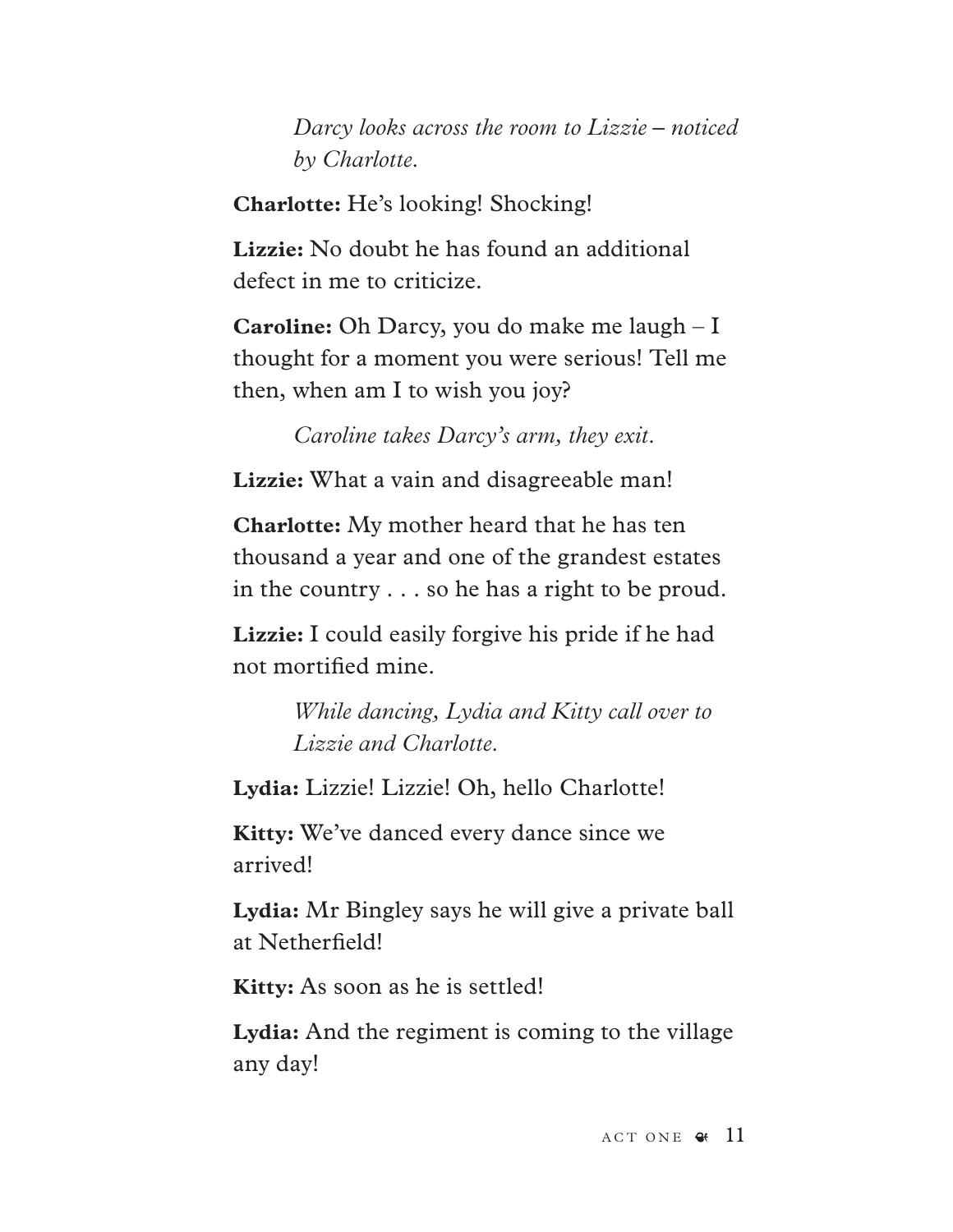**Kitty:** So there will be plenty of partners for everyone!

Lydia: Even for you, Charlotte!

**Lizzie:** Lydia! I'll have you know Charlotte was Mr Bingley's frst choice!

**Lydia:** It looks as though he prefers his second!

# **SCENE 3 – WALKING HOME**

*The assembly disperses as the people of Meryton walk home in pairs and small groups.* 

*Jane and Lizzie stroll slowly, arm in arm, Mary & Charlotte close behind them. Mrs Bennet and the two younger girls gossip together.*

**Jane:** I was very fattered that he asked me to dance a second time.

**Lizzie:** He could not help seeing that you were fve times as pretty as every other woman in the room.

**Jane:** Dear Lizzie!

**Lizzie:** Well, I permit you to like him. You have liked many a stupider person. But you never see a fault in anybody – I've never heard you speak ill of another human being.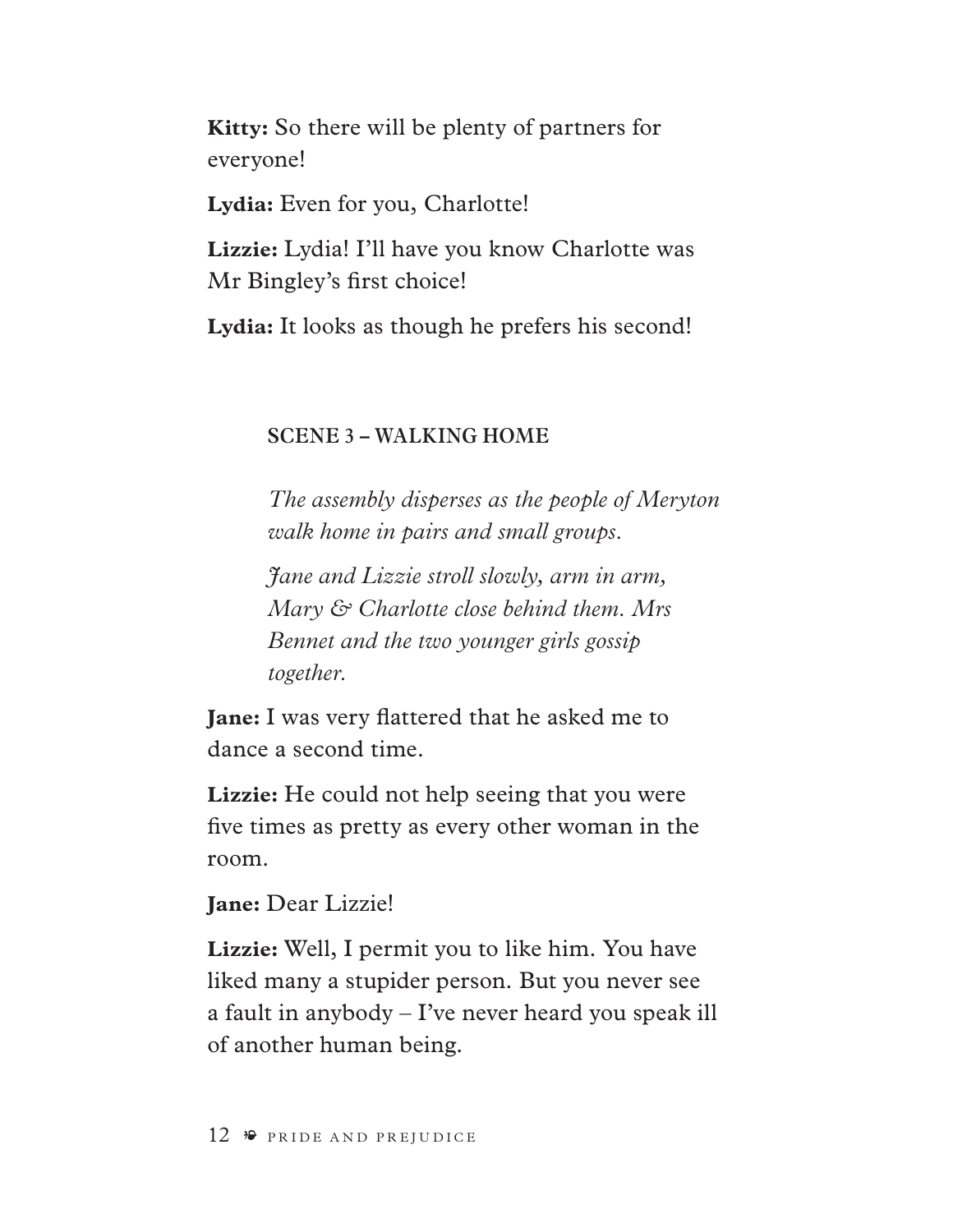**Jane:** I always speak what I think!

**Lizzie:** And that, dear Jane, is the wonder. With your good sense, to be blind to the follies and nonsense of others. I suppose you like his sister, Miss Bingley?

**Jane:** She is beautiful, don't you think? And very charming when you converse with her.

**Lizzie:** Really Jane, charming? She seemed to me very conceited and proud.

**Jane:** You must not judge people so hastily, Lizzie.

**Lizzie:** Well, Mr Darcy judged me rather harshly this evening.

**Mary:** If I may interject, you may fnd it useful to remember this: Judge not lest ye be judged. For with what judgment ye judge, ye shall be judged.

**Lizzie:** Yes, thank you, Mary.

**Mrs** Bennet: You began the evening well, Charlotte. You were Mr Bingley's frst choice.

**Charlotte:** But only because someone had not yet arrived.

*Mrs Bennet, eavesdropping, calls back to them.*

**Mrs Bennet:** Oh! you mean Jane, because he danced with her twice. To be sure that did seem as if he admired her – indeed I rather believe he did. And his sister did invite Jane to dine at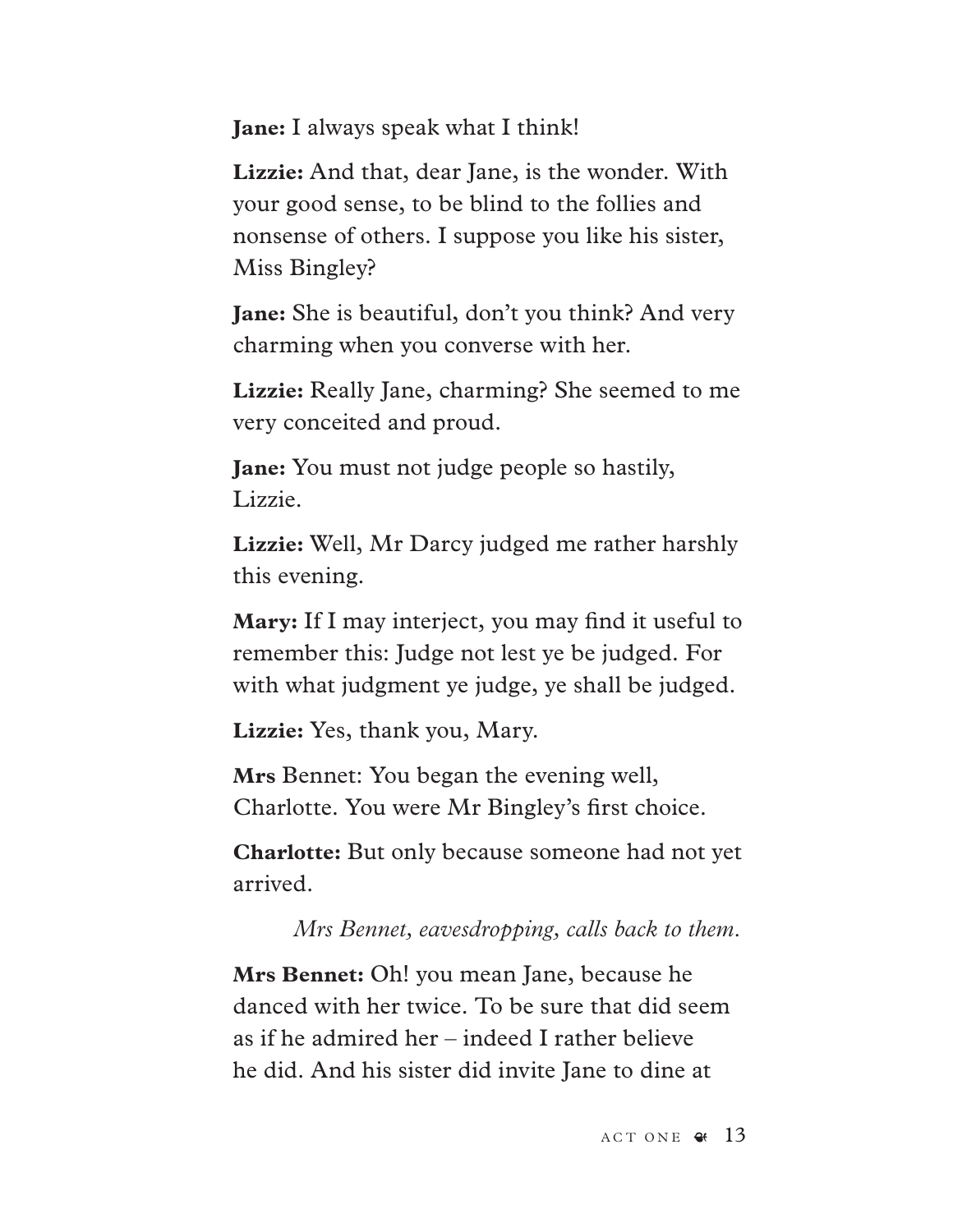Netherfeld tomorrow. But, however, it may all come to nothing, you know.

**Charlotte:** It might come to something, if you will help him on a bit, Jane.

**Jane:** What do you mean?

**Charlotte:** Few men have heart enough to really fall in love without encouragement.

**Lizzie:** But she does help him on, as much as her nature will allow.

**Charlotte:** Jane, you are too good at concealing your feelings. Once you have secured him, there will be time to fall in love as much as you like.

**Lizzie:** You make me laugh, Charlotte; but it is not sound. You know it is not sound, and you would never act in this way yourself.

**Charlotte:** I would like to believe I would not. But remember – I'm twenty-seven. I am a burden to my family.

**Lizzie:** What nonsense.

**Jane:** You are a great comfort to your parents, Charlotte.

**Charlotte:** Well, if you were married to Mr Bingley to-morrow, I should think you had as good a chance of happiness as anyone. It is best to know as little as possible of the defects of the person with whom you are to pass your life.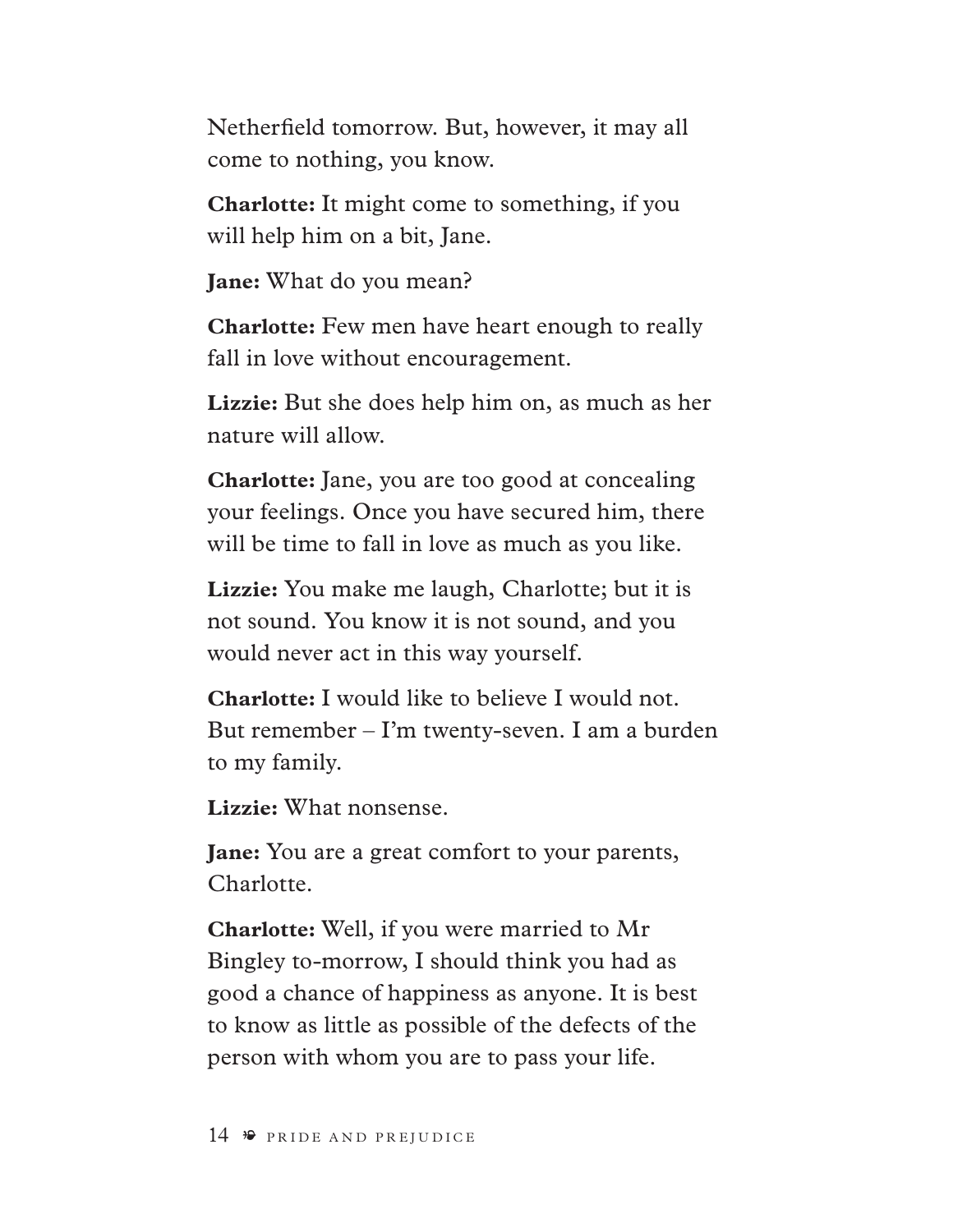**Mrs Bennet:** I think it is going to rain. Jane! I have such a good idea. You must go to visit the Bingleys tomorrow on horseback, because it is likely to rain, and then they will insist that you stay all night at Netherfeld, and how could they send you home in the rain, when you might catch your death of cold!

Lizzie: If you don't catch it on your way there.

**Jane:** I had much rather go in the coach.

*A thunderclap. Rain begins to fall. The more it rains, the happier Mrs Bennet is.*

**Mrs Bennet:** Oh! What a stroke of luck.

# **SCENE 4 – RAINSTORM AND NETHERFIELD ARRIVAL**

*All the people of the village dash about for cover. As they disperse, Jane, soaked through, arrives at the door of Netherfeld and is greeted by Bingley and Caroline. Jane sneezes as they invite her inside.*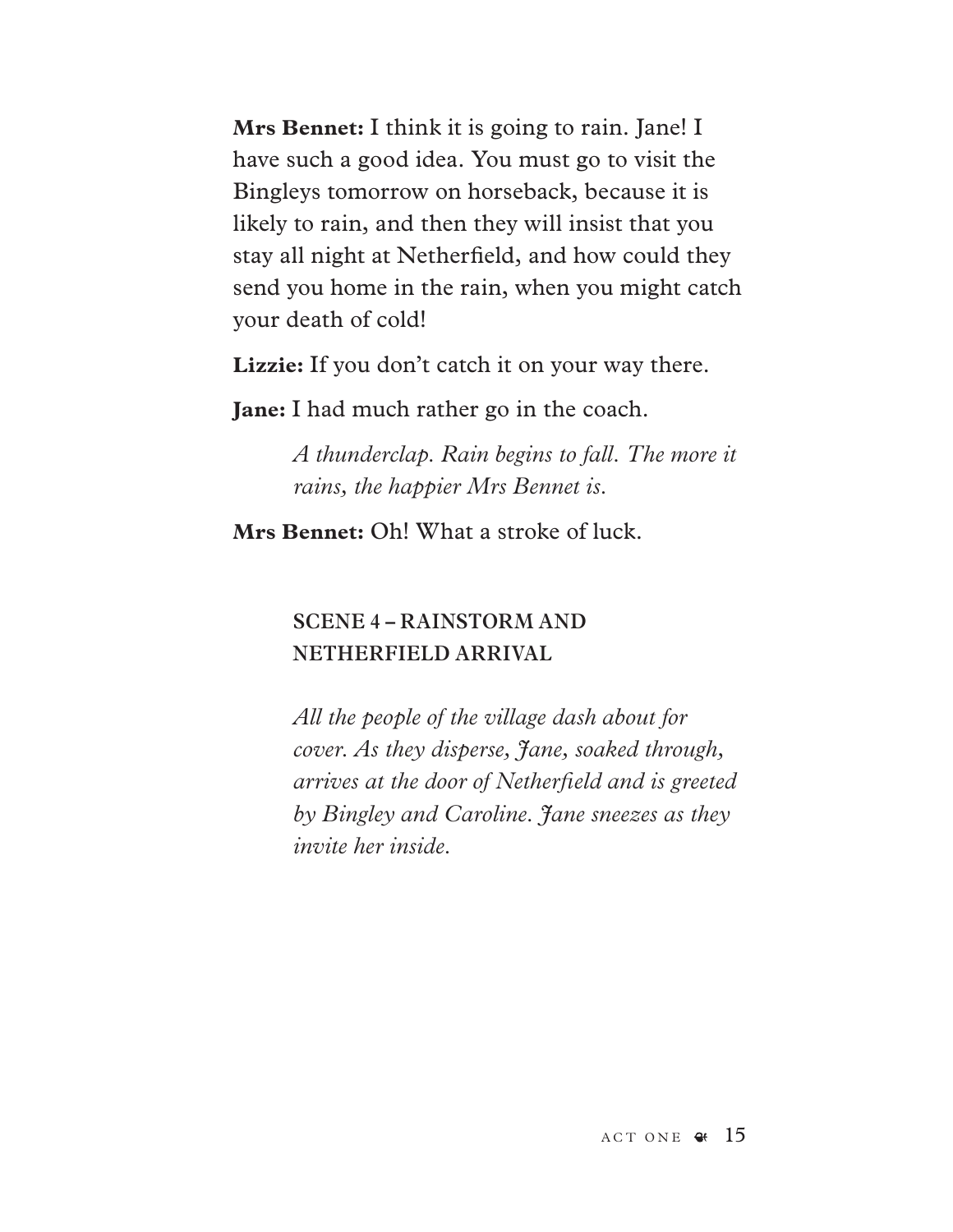#### **SCENE 5 – NETHERFIELD INTERIOR**

*The sitting room at Netherfeld – a much grander estate than Longbourn. Jane is sleeping on a chaise, bundled in blankets. Caroline Bingley is expertly arranging fowers in an elegant vase. Darcy is writing a letter at a standing desk. Bingley enters with a slightly muddy Lizzie.* 

**Caroline:** Jane Bennet is a sweet girl, but her illness is most inconvenient. If I were to be invited to visit you at Pemberley, Darcy, I would be more considerate.

**Bingley:** Well, see who I found.

**Caroline:** Charles, sh! Miss Eliza Bennet. What a surprise. We did not hear your carriage on the path.

**Lizzie:** It is only a short walk – I'm happy for the exercise.

**Caroline:** You walked? I am all astonishment. Mr Darcy, don't you think that is astonishing? So very out-of-doorsy. Will you take some refreshment?

Lizzie: Thank you, but I've only come to enquire after my sister.

*They show her Jane sleeping.*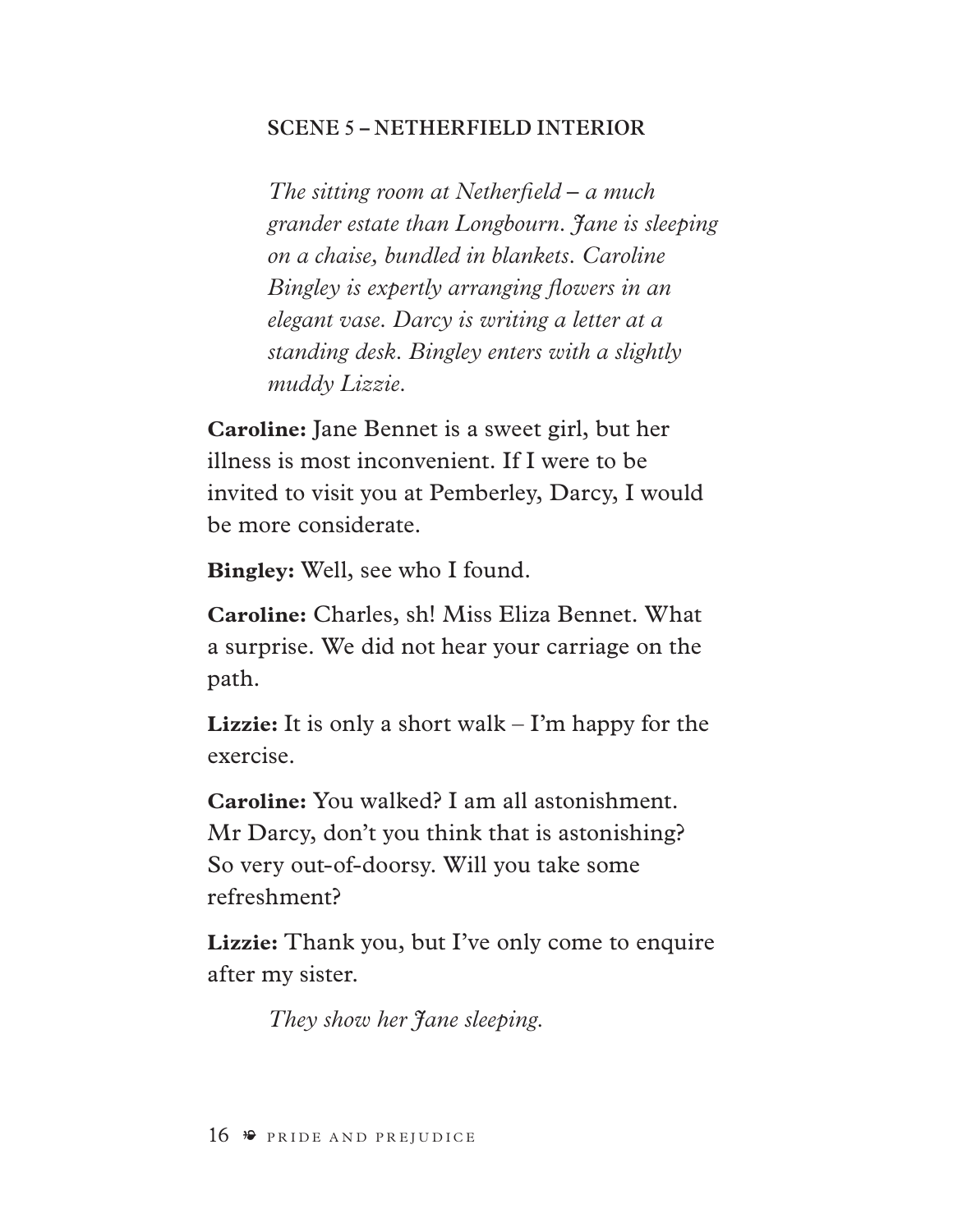**Bingley:** Miss Jane was very feverish last night and could not sleep. I was on my way to fetch you –

**Lizzie:** Poor thing! Jane, it's Lizzie.

*Jane wakes and tries to get up.*

**Jane:** Oh, Lizzie, I'm so glad you have come! What a terrible guest I have been! Mr Bingley has been so kind. I tried to come down for breakfast . . .

**Lizzie:** I'll take you home.

**Caroline:** Shall we call for the carriage?

**Bingley:** Nonsense. Miss Jane must remain here until she is quite well. Please tell me you will join us for dinner.

**Lizzie:** Thank you, Mr Bingley. Jane, we should get you to bed. Could you show me the way?

*Lizzie helps Jane up.*

**Bingley:** Of course. Oh – here, to brighten the sickroom?

> *Bingley grabs a handful of fowers from Caroline's meticulous arrangement.*

**Caroline:** Charles!

*Bingley, Lizzie, and Jane exit.* 

**Caroline:** What can Miss Eliza Bennet mean by scampering about the country, three miles, or four miles, or fve miles, or whatever it is! And alone! And her petticoat; I hope you saw her petticoat,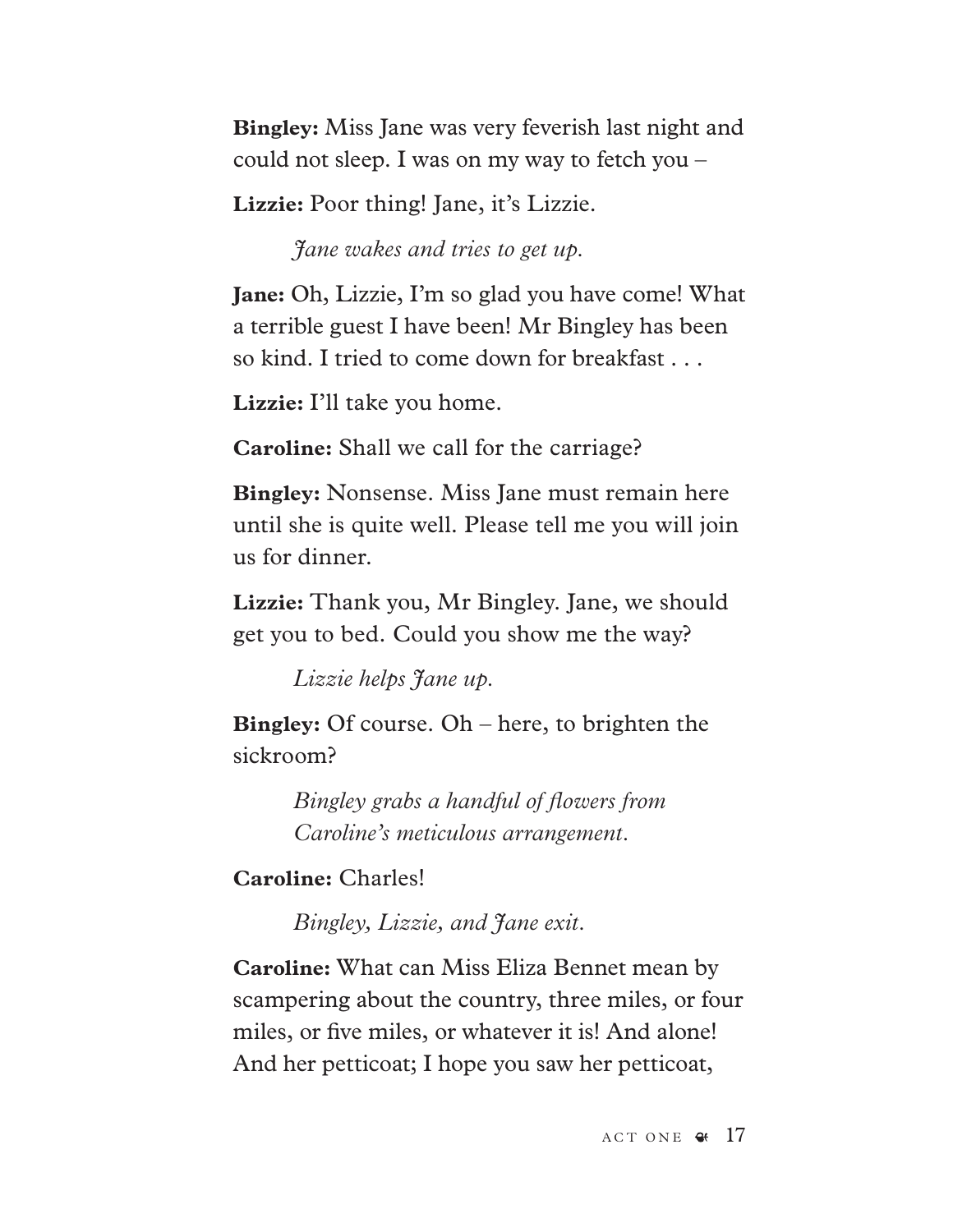six inches deep in mud. I could hardly keep my countenance.You observed it, Mr. Darcy, I am sure. It seems clear that Miss Eliza has neither beauty, nor accomplishments, nor charm . . .

### *Lizzie enters as Caroline continues.*

**Caroline:** She has nothing, in short, to recommend her, but being an excellent walker. Oh! There you are Miss Bennet. You're such a churchmouse.

**Bingley:** Please, make yourself at home, Miss Elizabeth.

**Caroline:** Oh yes, come sit here by me. Only do take care. The upholstery on the chaise is new and it would be a shame –

**Bingley:** Caroline! Miss Bennet, Would you like some tea?

**Caroline:** Or can I fetch you a book? You do have a bookish air about you. Or shall we play cards? I am wild for vingt un.

Lizzie: A book would be fine.

**Caroline:** I see. Miss Eliza Bennet despises cards. She is a great reader, and has no pleasure in anything else.

**Elizabeth:** I deserve neither such praise nor such censure. I am not a great reader, and I have pleasure in many things.